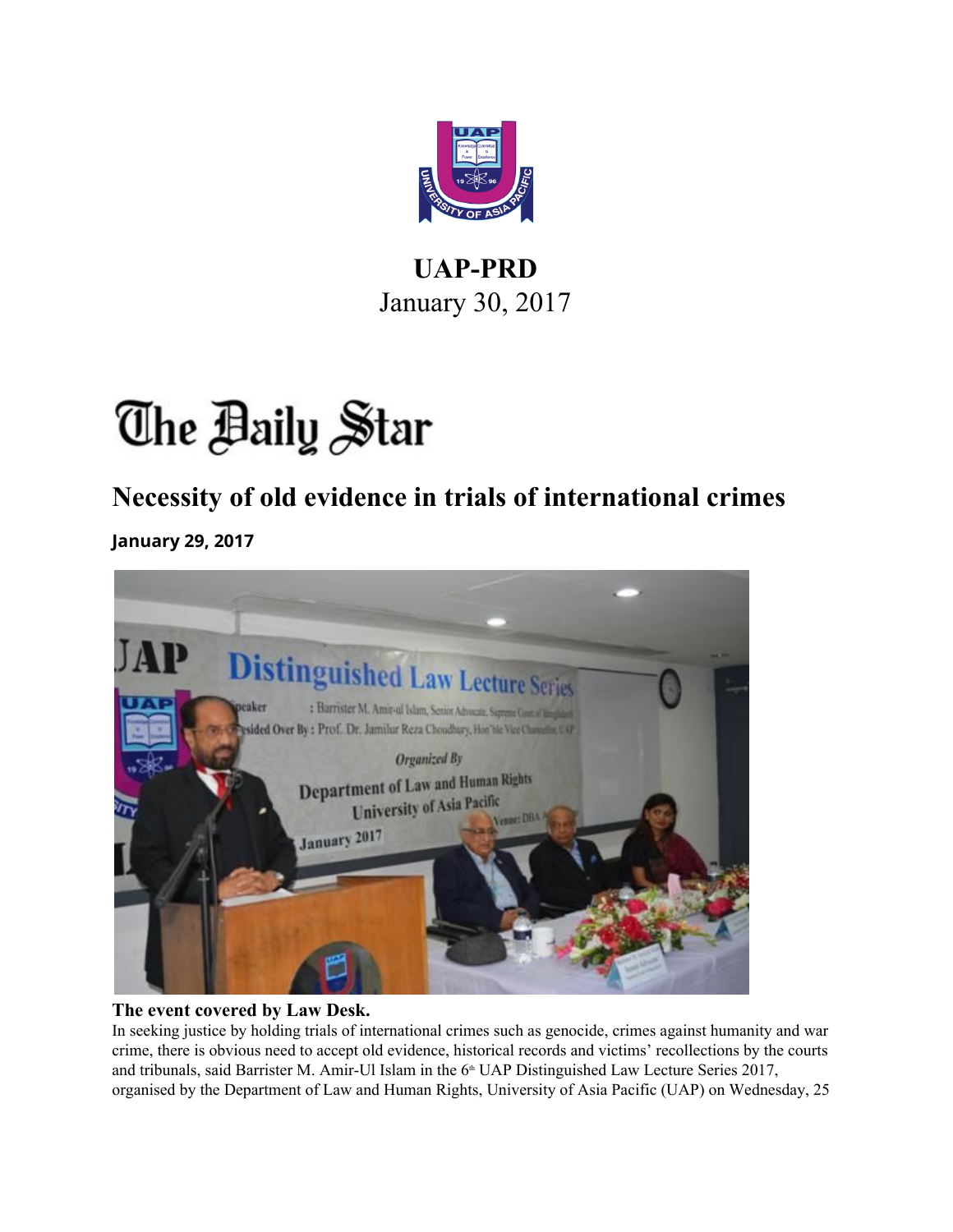January 2017.

 The architect of Bangladesh's Proclamation of Independence, Barrister Islam talked on the significance of International Crimes Tribunal (ICT)-Bangladesh to try the perpetrators of 1971 genocide and war crimes. By highlighting the historical importance of 1971 liberation war of Bangladesh, he said that one must not forget the past as it has curious habit of recurrence unless dealt with in an appropriate manner.

While referring to international scenarios of genocide trials of Nuremberg, Cambodia, Rwanda and Yugoslavia, he commented that given the failure of many international and hybrid tribunals, the role of national tribunals to end the impunity of perpetrators is being increasingly appreciated. National trials are in proximity to the victims, which renders the pursuit of justice more meaningful to the country. The genocide trial operating within Bangladesh and in proximity to the victims thus render the pursuit of justice a more meaningful exercise.

He also said that since the commencement of the trial of the perpetrators of war criminals in Bangladesh, it is noticeable that the mobilisations of the people and the State agencies have demonstrated a significant success and solidarity in combating the recent terrorist attacks in Bangladesh.

While presiding over the programme, the UAP vice-chancellor Profesor Dr. Jamilur Reza Chowdhury encouraged young law students and researchers to conduct authentic research on the liberation war history and subsequent justice process.

[http://www.thedailystar.net/law-our-rights/necessity-old-evidence-trials-international-crimes-13528](http://www.thedailystar.net/law-our-rights/necessity-old-evidence-trials-international-crimes-1352875) [75](http://www.thedailystar.net/law-our-rights/necessity-old-evidence-trials-international-crimes-1352875)

### [Education24.net](https://education24.net/)

#### **Barrister Amir-Ul Islam At Law Lecture Series Of UAP**

Jan 25, 2017

Staff Reporter

The  $6<sup>th</sup>$  UAP distinguished law lecture series 2017 was held on January 25, 2017 at the City Campus of University of Asia Pacific (UAP).

Barrister M. Amir-ul Islam, Senior Advocate, Supreme Court of Bangladesh was the guest speaker-he discussed about the necessity of old evidence and victims' are needed to ensure the justice in trails of international war crimes. He said also, these old evidences are not also helpful to finalise the justice but also find out the historical records behind the crimes.

He emphasized that the significance of international crimes tribunal (ICT) –Bangladesh to try the perpetrators of 1971 genocide and war crimes. By highlighting the historical importance of 1971 liberation war of Bangladesh, he said that on must not forget the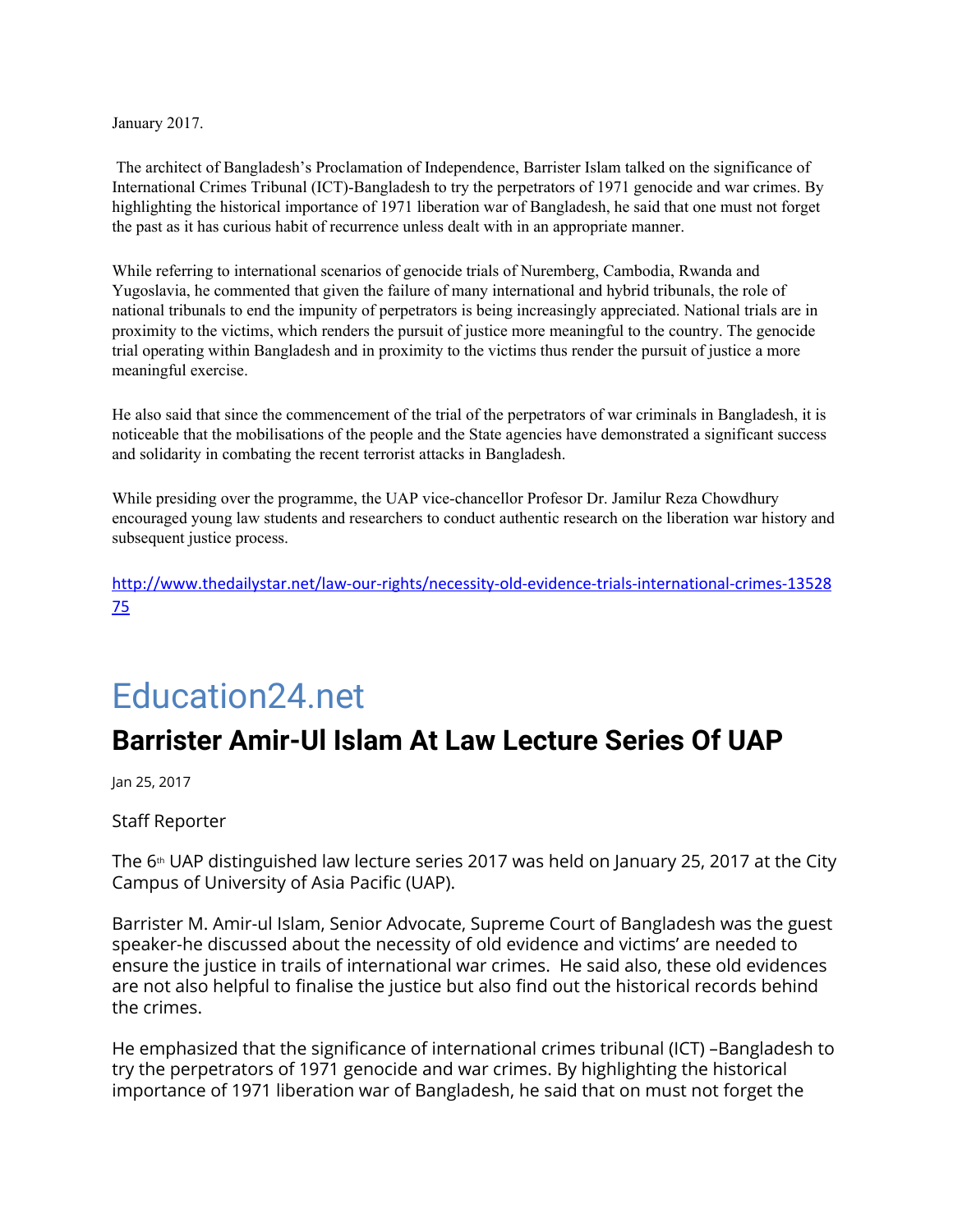past as it has curious habit of recurrence unless dealt with in an appropriate manner.

Professor Dr. Jamilur Reza Choudhury, Vice Chancellor, UAP chaired the session while Mr. Qayum Reza Chowdhury, Chairman, Board of Trustees preset as special guests.

Mr. Sarwar R Chowdhury, Registrar, UAP, Nazia Wahab, Head of the department, Assistant Professor Abdur Rahim, Dr. Choudhury Ishrak Ahmed and other faculty members and students were present at the lecture series.

<http://education24.net/barrister-amir-ul-islam-at-law-lecture-series-of-uap/>

## prnewsbd.com

## UAP HOLDS LAW LECTURE SERIES

*January 25, 2017*025



The 6<sup>th</sup> UAP distinguished law

lecture series 2017 was held on January 25, 2017 at the City Campus of University of Asia Pacific (UAP), a press release said Wednesday.

Barrister M. Amir-ul Islam, Senior Advocate, Supreme Court of Bangladesh was the guest speaker-he discussed about the necessity of old evidence and victims' are needed to ensure the justice in trails of international war crimes.

He said also, these old evidences are not also helpful to finalise the justice but also find out the historical records behind the crimes. He emphasized that the significance of international crimes tribunal (ICT) –Bangladesh to try the perpetrators of 1971 genocide and war crimes.

By highlighting the historical importance of 1971 liberation war of Bangladesh, he said that on must not forget the past as it has curious habit of recurrence unless dealt with in an appropriate manner. Professor Dr. Jamilur Reza Choudhury, Vice Chancellor, UAP chaired the session while Mr. Qayum Reza Chowdhury, Chairman, Board of Trustees preset as special guests.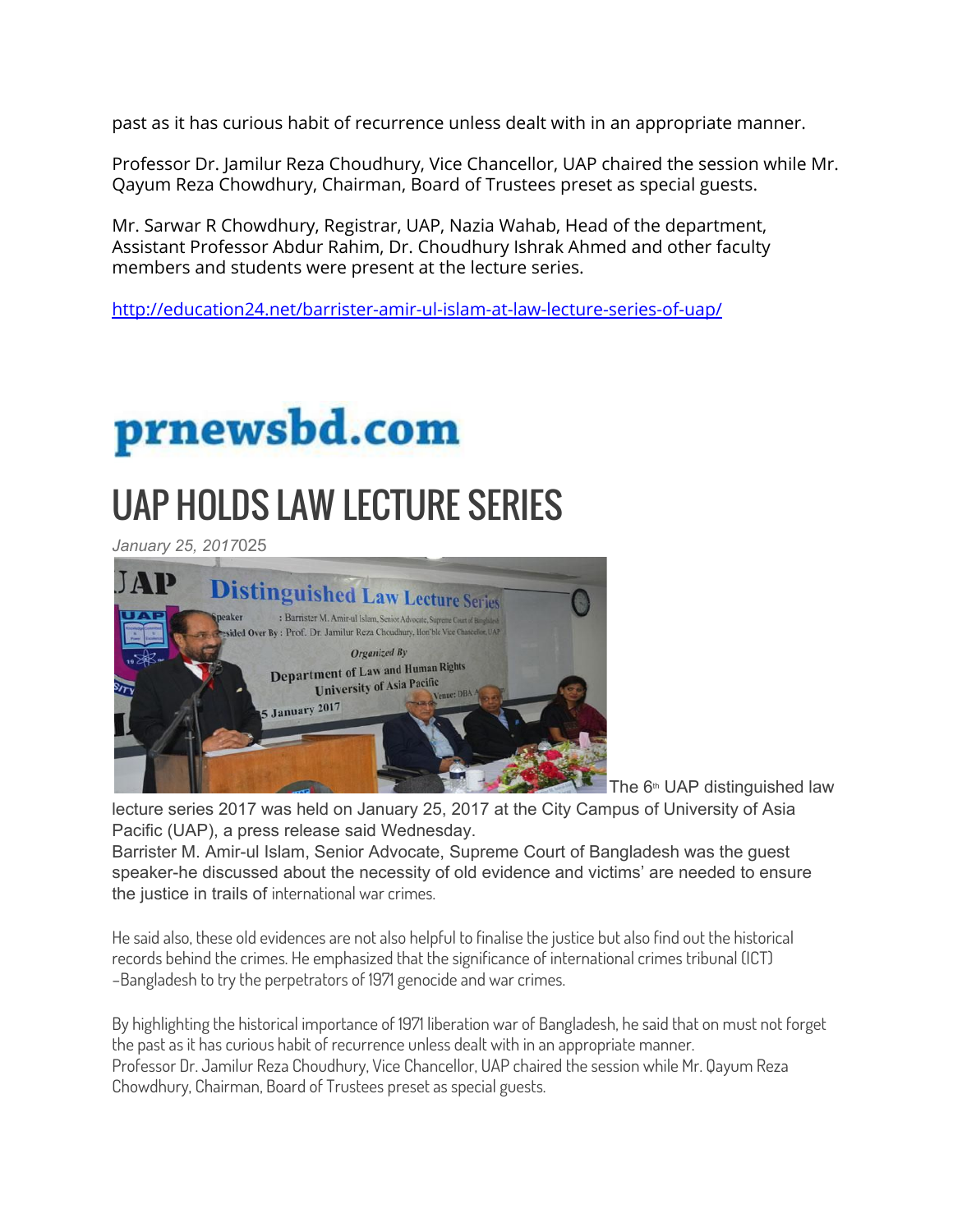Mr. Sarwar R Chowdhury, Registrar, UAP, Nazia Wahab, Head of the department, Assistant Professor Abdur Rahim, Dr. Choudhury Ishrak Ahmed and other faculty members and students were present at the lecture series.

<http://www.prnewsbd.com/other-news/uap-holds-law-lecture-series/>



**ইউএপি লাইভ:** ইউনিভার্সিটি অব এশিয়া প্যাসিফিক (ইউএপি) এর আইন ও মানবাধিকার বিভাগ আয়োজিত বিশ্ববিদ্যালয়ে সিটি ক্যাম্পাসে ষষ্ঠ ল' লেকচার সিরিজ অনুষ্ঠিত হয়।

ব্যারিস্টার আমির-উল ইসলাম, সিনিয়র আইনজীবি, বাংলাদেশ সুপ্রিম কোর্ট প্রধান অতিথি হিসেবে বক্তব্য রাখেন। তিনি বলেন, আন্তর্জাতিক যুদ্ধাপরাধ, গনহত্যা, মানবতা বিরোধী অপরাধের ন্যায় বিচার নিশ্চিত করতে পুরাতন স্বাক্ষ্য গ্রহন এবং নিয়ার্তিত ব্যক্তিতের মতামতের প্রয়োজনিতা অপিরসীম ।

তিনি আরো বলেন, যদি ১৯৭১ সালের মানবতা বিরোধী বিচার যথাসময়ে সম্পন্ন করা যেতে তাহলে জাতি আরো আগে কলংক মুক্ত হতো এবং সোনার বাংলা গড়ার পথ আরো মসৃণ হতো। বর্তমান সময়ের অপরাধের সাথে পুরাতন অপরাধের সাথে তৎকালীন মানবতা বিরোধী অপরাধের যাগসূতা খুেজ পাওয়া যায় ।

প্রফেসর জামিলুর রেজা চৌধুরী, ভিসি, ইউএপি এর সভাপতিত্বে অনুষ্ঠানে আরো উপস্থিত বিশ্ববিদ্যালয়ের ট্রাস্টি বোর্ডের চেয়ারম্যান কাইউম রেজা চৌধুরী, রেজিস্টার সারওয়ার রাজাক চৌধুরী, বিভাগীয় প্রধান নাজিয়া ওহাব, অ্যাসিস্ট্যান্ট প্রফেসর মো: আব্দুর রহিম, ড. ইশরাক আহমেদ সিদ্দিকী সহ অন্যান্য শিক্ষক ও ছাত্র-ছাত্রীবৃন্দ।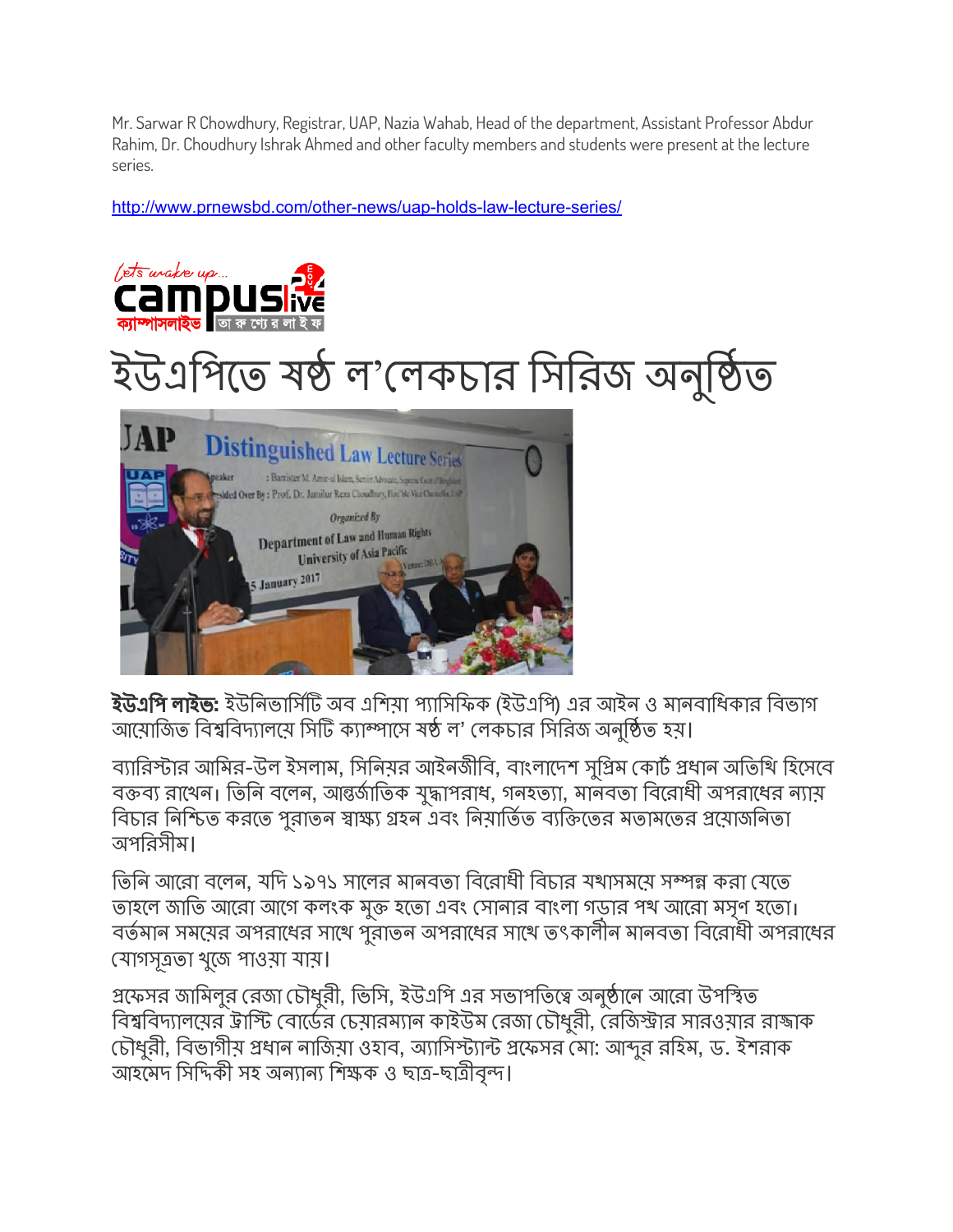[http://bangla.campuslive24.com/dhaka-campus/2950/%E0%A6%87%E0%A6%89%E0%A6%8F%E0%A6](http://bangla.campuslive24.com/dhaka-campus/2950/%E0%A6%87%E0%A6%89%E0%A6%8F%E0%A6%AA%E0%A6%BF%E0%A6%A4%E0%A7%87-%E0%A6%B7%E0%A6%B7%E0%A7%8D%E0%A6%A0-%E0%A6%B2%E0%A6%B2%E0%A7%87%E0%A6%95%E0%A6%9A%E0%A6%BE%E0%A6%B0-%E0%A6%B8%E0%A6%BF%E0%A6%B0%E0%A6%BF%E0%A6%9C-%E0%A6%85%E0%A6%A8%E0%A7%81%E0%A6%B7%E0%A7%8D%E0%A6%A0%E0%A6%BF%E0%A6%A4) [%AA%E0%A6%BF%E0%A6%A4%E0%A7%87-%E0%A6%B7%E0%A6%B7%E0%A7%8D%E0%A6%A0-%E0](http://bangla.campuslive24.com/dhaka-campus/2950/%E0%A6%87%E0%A6%89%E0%A6%8F%E0%A6%AA%E0%A6%BF%E0%A6%A4%E0%A7%87-%E0%A6%B7%E0%A6%B7%E0%A7%8D%E0%A6%A0-%E0%A6%B2%E0%A6%B2%E0%A7%87%E0%A6%95%E0%A6%9A%E0%A6%BE%E0%A6%B0-%E0%A6%B8%E0%A6%BF%E0%A6%B0%E0%A6%BF%E0%A6%9C-%E0%A6%85%E0%A6%A8%E0%A7%81%E0%A6%B7%E0%A7%8D%E0%A6%A0%E0%A6%BF%E0%A6%A4) [%A6%B2%E0%A6%B2%E0%A7%87%E0%A6%95%E0%A6%9A%E0%A6%BE%E0%A6%B0-%E0%A6%B8%](http://bangla.campuslive24.com/dhaka-campus/2950/%E0%A6%87%E0%A6%89%E0%A6%8F%E0%A6%AA%E0%A6%BF%E0%A6%A4%E0%A7%87-%E0%A6%B7%E0%A6%B7%E0%A7%8D%E0%A6%A0-%E0%A6%B2%E0%A6%B2%E0%A7%87%E0%A6%95%E0%A6%9A%E0%A6%BE%E0%A6%B0-%E0%A6%B8%E0%A6%BF%E0%A6%B0%E0%A6%BF%E0%A6%9C-%E0%A6%85%E0%A6%A8%E0%A7%81%E0%A6%B7%E0%A7%8D%E0%A6%A0%E0%A6%BF%E0%A6%A4) [E0%A6%BF%E0%A6%B0%E0%A6%BF%E0%A6%9C-%E0%A6%85%E0%A6%A8%E0%A7%81%E0%A6%B](http://bangla.campuslive24.com/dhaka-campus/2950/%E0%A6%87%E0%A6%89%E0%A6%8F%E0%A6%AA%E0%A6%BF%E0%A6%A4%E0%A7%87-%E0%A6%B7%E0%A6%B7%E0%A7%8D%E0%A6%A0-%E0%A6%B2%E0%A6%B2%E0%A7%87%E0%A6%95%E0%A6%9A%E0%A6%BE%E0%A6%B0-%E0%A6%B8%E0%A6%BF%E0%A6%B0%E0%A6%BF%E0%A6%9C-%E0%A6%85%E0%A6%A8%E0%A7%81%E0%A6%B7%E0%A7%8D%E0%A6%A0%E0%A6%BF%E0%A6%A4) [7%E0%A7%8D%E0%A6%A0%E0%A6%BF%E0%A6%A4](http://bangla.campuslive24.com/dhaka-campus/2950/%E0%A6%87%E0%A6%89%E0%A6%8F%E0%A6%AA%E0%A6%BF%E0%A6%A4%E0%A7%87-%E0%A6%B7%E0%A6%B7%E0%A7%8D%E0%A6%A0-%E0%A6%B2%E0%A6%B2%E0%A7%87%E0%A6%95%E0%A6%9A%E0%A6%BE%E0%A6%B0-%E0%A6%B8%E0%A6%BF%E0%A6%B0%E0%A6%BF%E0%A6%9C-%E0%A6%85%E0%A6%A8%E0%A7%81%E0%A6%B7%E0%A7%8D%E0%A6%A0%E0%A6%BF%E0%A6%A4)





Updated: 2017-01-30 14:51:37



**ইউএপি লাইভ:** ইউনিভার্সিটি অব এশিয়া প্যাসিফিক (ইউএপি) এর আইন ও মানবাধিকার বিভাগের উদ্যোগে অনুষ্ঠিত হয় আইনজীবিদের স্বংবর্ধনা। স্বংবর্ধনা অনুষ্ঠানে প্রধান অতিথি হিসাবে উপস্থিত ছিলেন বাংলাদেশ বার কাউন্সিলের সম্মানিত সহ-সভাপতি, প্রবীণ আইনজীবি এ্যাডভোকেট আব্দুল বাসেত মজুমদার। উক্ত অনুষ্ঠানে সভাপতিত্ব করেন বিশ্ববিদ্যালয়ের ভিসি প্রফেসর জামিলুর রেজা চৗধুরী ।

মজুমদার তার বক্তব্যে বলেন, আইনজীবিদের হতে হবে বিচক্ষণ। তোমরা টাকার পিছনে ছুটবেনা, জ্ঞানের পিছনে ছুট্বে। তিনি আরো বলেন, শুধু আইনজীবি হলে চলবেনা, তোমাদের হতে হবে মানব হৃদয়ের অধিকারী। উক্ত অনুষ্ঠানে স্বাগত বক্তব্য রাখেন বিভাগীয় প্রধান নাজিয়া ওহাব।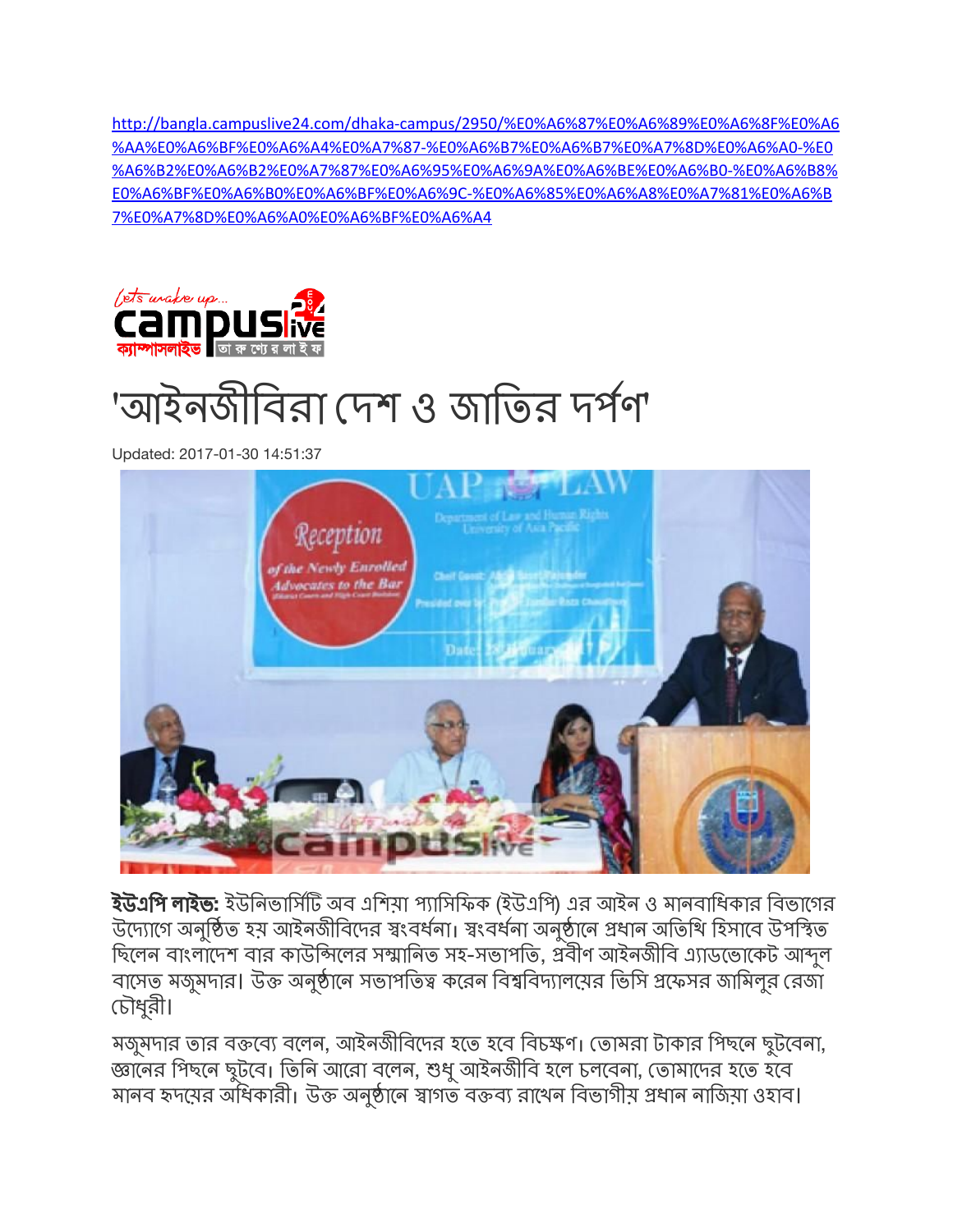বাংলাদেশ বার কাউন্সিল আয়োজিত এ্যাডভোকেট তালিকাভুক্ত করণ সর্বশেষ পরীক্ষায় অংশগ্রহণ করেন ইউএপির শিক্ষার্থীরা। উক্ত পরীক্ষায় আইন ও মানবাষিকার বিভাগ থেকে ১৩ জন সুশ্রীম কোৰ্ট এবং ৩২ জন বিভিন্ন জেলা কোৰ্টে নতুন আইজীবি হিসেবে তালিকাভুক্ত হন।

অনুষ্ঠানে আরো উপস্থিত ছিলেন অ্যাসিস্ট্যান্ট প্রফেসর চৌধুরী ইশরাক আহমেদ সিদিকী ও আব্দুর রহিম। এছাড়া এ্যালামনাই এসোসিয়েশন এর সভাপতি-সেক্রেটারীসহ আরো সদস্যবৃন্দ।

[http://bangla.campuslive24.com/dhaka-campus/3043/%E0%A6%86%E0%A6%87%E0%A6%A8%E0%A](http://bangla.campuslive24.com/dhaka-campus/3043/%E0%A6%86%E0%A6%87%E0%A6%A8%E0%A6%9C%E0%A7%80%E0%A6%AC%E0%A6%BF%E0%A6%B0%E0%A6%BE-%E0%A6%A6%E0%A7%87%E0%A6%B6-%E0%A6%93-%E0%A6%9C%E0%A6%BE%E0%A6%A4%E0%A6%BF%E0%A6%B0-%E0%A6%A6%E0%A6%B0%E0%A7%8D%E0%A6%AA%E0%A6%A3) [6%9C%E0%A7%80%E0%A6%AC%E0%A6%BF%E0%A6%B0%E0%A6%BE-%E0%A6%A6%E0%A7%87%E0](http://bangla.campuslive24.com/dhaka-campus/3043/%E0%A6%86%E0%A6%87%E0%A6%A8%E0%A6%9C%E0%A7%80%E0%A6%AC%E0%A6%BF%E0%A6%B0%E0%A6%BE-%E0%A6%A6%E0%A7%87%E0%A6%B6-%E0%A6%93-%E0%A6%9C%E0%A6%BE%E0%A6%A4%E0%A6%BF%E0%A6%B0-%E0%A6%A6%E0%A6%B0%E0%A7%8D%E0%A6%AA%E0%A6%A3) [%A6%B6-%E0%A6%93-%E0%A6%9C%E0%A6%BE%E0%A6%A4%E0%A6%BF%E0%A6%B0-%E0%A6%A6](http://bangla.campuslive24.com/dhaka-campus/3043/%E0%A6%86%E0%A6%87%E0%A6%A8%E0%A6%9C%E0%A7%80%E0%A6%AC%E0%A6%BF%E0%A6%B0%E0%A6%BE-%E0%A6%A6%E0%A7%87%E0%A6%B6-%E0%A6%93-%E0%A6%9C%E0%A6%BE%E0%A6%A4%E0%A6%BF%E0%A6%B0-%E0%A6%A6%E0%A6%B0%E0%A7%8D%E0%A6%AA%E0%A6%A3) [%E0%A6%B0%E0%A7%8D%E0%A6%AA%E0%A6%A3](http://bangla.campuslive24.com/dhaka-campus/3043/%E0%A6%86%E0%A6%87%E0%A6%A8%E0%A6%9C%E0%A7%80%E0%A6%AC%E0%A6%BF%E0%A6%B0%E0%A6%BE-%E0%A6%A6%E0%A7%87%E0%A6%B6-%E0%A6%93-%E0%A6%9C%E0%A6%BE%E0%A6%A4%E0%A6%BF%E0%A6%B0-%E0%A6%A6%E0%A6%B0%E0%A7%8D%E0%A6%AA%E0%A6%A3)



### এশিয়া প্যাসিফিকে আইনজীবিদের স্বংবর্ধনা

Jan 29, 2017



#### নিজস্ব প্ৰতিবেদক

গতকাল (২৮জানুয়ারী) শনিবার রাজধানীর ইউনিভার্সিটি অব এশিয়া প্যাসিফিক (ইউএপি) এর আইন ও মানবাধিকার বিভাগ আয়ােজিত বাংলাদেশ সুপ্রীম ও বিভিন্ন জেলায় তালিকাভুক্ত আইনজীবিদের এক স্বংবর্ধনা দেওয়া হয়েছে। বাংলাদেশ বার কাউন্সিল আর্মি়ীজভ এ্যাডভোকেট তালিকাভুক্ত করণ সর্বশেষ পরীক্ষায় ইউএপির আইন ও মানবাধিকার বিভাগ থেকে ১৩ জন সুশ্রীম কোর্ট এবং ৩২ জন বিভিন্ন জেলা কোর্টে নতুন আইজীবি হিসেবে তালিকাভুক্ত হন। উক্ত অনুষ্ঠানে স্বাগত বক্তব্য রাখেন বিভাগীয় প্রধান নাজিয়া ওহাব।

প্রধান অতিথি হিসেবে উপস্থিত ছিলেন বাংলাদেশ বার কাউন্সিলের সম্মানিত সহ-সভাপতি, প্রবীণ আইনজীবি এ্যাডভােকেট আব্দুল বাসেত মজুমদার। উক্ত অনুষ্ঠানে সভাপতিত্ব করেন বিশ্ববিদ্যালয়ের উপাচার্য অধ্যাপক জামিলুর